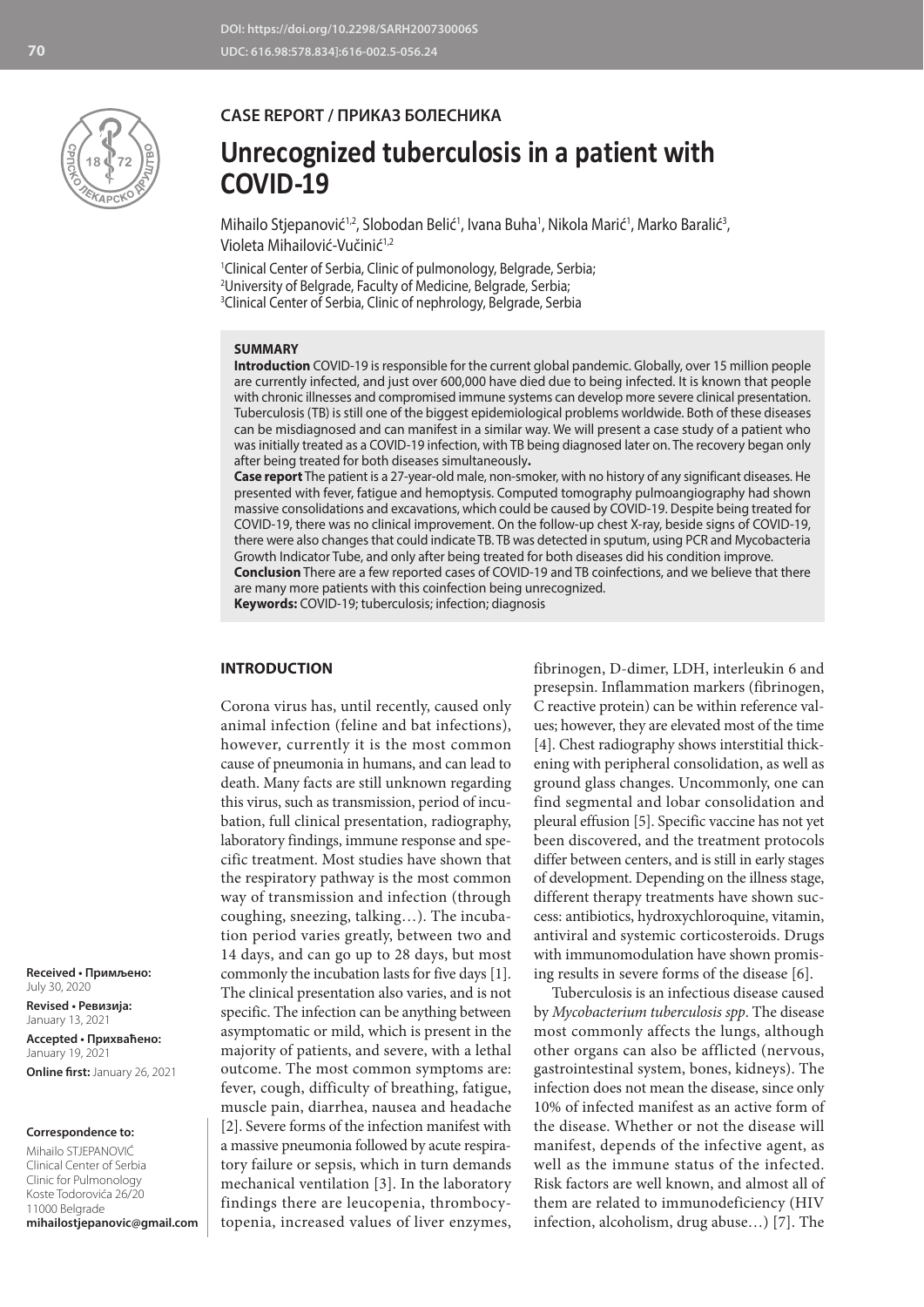symptoms include fever, fatigue, night sweats, loss of body mass, coughing of sputum, pus or fresh blood. In advanced form of the disease, acute respiratory failure is not uncommon, and chest pain is present if the pleura is afflicted. If the extrapulmonary form of the disease is present, the symptoms are organ specific [8]. The clinical presentation varies greatly, from asymptomatic to severe. Radiological findings are specific, and pleural effusion is frequently present. Definitive diagnosis is given when the bacteria is identified, directly, by PCR method or with a pathohistological finding in different tissues, urine, stool or sputum sample. Treatment consists of antituberculotic drugs in standardized protocols [9, 10, 11].

We will present a patient initially treated for COVID-19 infection, as well as tuberculosis, whichang was discovered later on as a coinfection. The recovery began only after being treated for both diseases simultaneously.

### **CASE REPORT**

The patient we present is male, aged 27, with no history of medical illnesses and history. He was first admitted in the Emergency room because of fever (38°C), fatigue and hemoptysis; the symptoms were present for three days prior to admission. Computed tomography angiography was performed, there were no signs of embolism, however it did show massive consolidations of pulmonary parenchyma with excavation which could be caused by COVID-19. Initially, he was hospitalized in regional medical center where COVID-19 was confirmed using PCR method, and was treated using chloroquine (1000 mg/daily) and dual antibiotic therapy (fluoroquinolone and the third generation cephalosporine) with symptomatic support. Despite treatment, no clinical and radiological improvement was achieved, and the patient was transferred to the Clinical Center of Serbia.

On admission patient had fever (37.7°C), was hypotensive (90/60 mmHg), however he maintained oxygen saturation (O<sub>2</sub>sat 98%). Hemoptysis was still present. Blood analysis had shown neutrophilia (77.6%), elevated sedimentation rate (20 mm/h), C reactive protein (20.2 mg/l) and presepsin (726 pg/ml). Initially, he was treated with azithromycin.

Chest X ray had findings highly indictive for COVID-19 infection. However, changes in both upper lobes were suspicious for tuberculosis (Figure 1).

Further anamnestic data had shown that six months prior to current infection, the patients' father was diagnosed and treated for active tuberculosis. Our experience so far had shown that hemoptysis is not a sign for CO-VID-19 pneumonia. Considering that the patient had been in contact with tuberculosis, we have collected patients' sputum. In sputum, using PCR method, *M. tuberculosis* was discovered, and was further confirmed using cultivation on Mycobacteria Growth Indicator Tube. The patient was started on antituberculotic treatment (Isoniazid 300 mg/daily, Rifampicin 600 mg/daily, Pyrazinamide 1200 mg/daily, Ethambutol 1200 mg/daily).



**Figure 1.** First follow-up chest X-radiography showing both signs of COVID-19 and Tuberculosis infection

Five days after the beginning of the treatment, the patient was afebrile, with subjective and clinical improvement. Since coughing had stopped, the control sputum was not taken. After receiving two negative PCR tests for COVID-19, the patient was discharged.

#### **DISCUSSION**

COVID-19 is responsible for the current global pandemic. As of writing this case report, over 15 million people are infected globally, and over 600,000 people have died due to its' complications [12]. It is known that patients with chronic illnesses and compromised immune system are more susceptible to infection as well as development of more severe forms of the disease. It should be noted that symptoms of pneumonia caused by this virus do not differ from symptoms caused by other pathogens.

Tuberculosis (TB) is still one of the most important epidemiological problems. According to World Health Organization, between eight and ten million people annually get infected, and roughly three million people of tuberculosis. Vaccine and modern therapeutic methods have virtually eradicated TB in developed countries, although the presence of HIV and other causes of immunodeficiency have challenged this claim [13].

Symptoms of both of these diseases are relatively similar: fever, cough and fatigue. Initial computed tomography scan in this patient did show changes indictive for bilateral CO-VID-19 pneumonia. The diagnosis cannot be based solely on radiographic finding, as both infections can have atypical findings, and can be completely normal. Despite having positive PCR test for COVID-19, which could explain almost all clinical, radiological and biochemical findings, the presence of hemoptysis demanded further testing. Detailed medical, especially socio-epidemiological, history, and the presence of bilateral apical findings on follow-up X-ray were crucial in narrowing of possible diagnosis. After positive PCR and cultivation on Mycobacteria Growth Indicator Tube, it was clear that the patient had COVID-19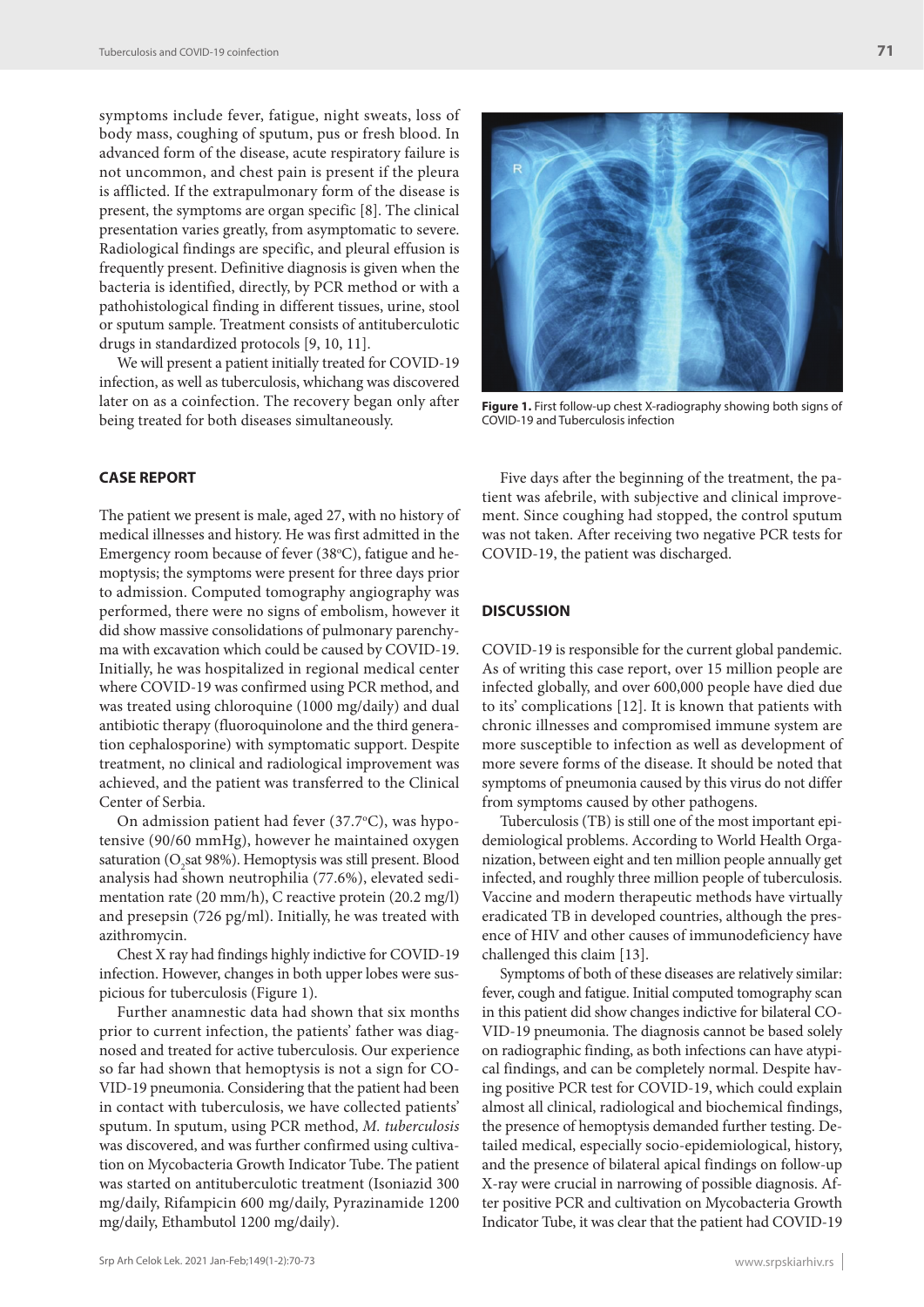and TB coinfection. Only after simultaneously treating both diseases did the patient show signs of improvement, he was no longer febrile and hemoptysis stopped. Follow-up chest X ray, after initiating both treatments, was almost unchanged, which is expected in TB infections after such a short period of treatment. The control of TB infections is still a vital medical problem. The emergence of COVID-19 pandemic has caused that other pulmonary diseases are being taken into consideration significantly less frequent. Tuberculosis is curable in majority of cases, but if left undiscovered and untreated, can lead to serious problems, primarily health related, especially in the wake of the new pandemic. Preventive methods of COVID-19 do not differ significantly, when compared to TB. Mandatory face masks, with special regards to particular masks, which is present in many countries globally, as a tool of combating COVID-19, also reduces the transmission of TB. It is understandable that COVID-19 is priority number one, however, one must not forget the incidence and mortality that TB causes daily [14–17].

The main purpose of this paper is to emphasize the importance of overall approach to the patient despite COVID-19 pandemic. The authors of this paper strongly

#### **REFERENCES**

- 1. Zhao Y, Zhao Z, Wang Y, Zhou Y, Ma Y, Zou W. Single-cell RNA expression profiling of ACE2, The Receptor of SARS-CoV-2. Am J Respir Crit Care Med. 2020;202(5):756–9.
- 2. Huang C, Wang Y, Li X, Ren L, Zhao J, Hu Y, et al. Clinical features of patients infected with 2019 novel coronavirus in Wuhan, China. Lancet. 2020;395(10223):497–506.
- 3. Wang D, Hu B, Hu C, Zhu F, Liu X, Zhang J, et al. Clinical Characteristics of 138 Hospitalized Patients with 2019 Novel Coronavirus- Infected Pneumonia in Wuhan, China. JAMA. 2020;323(11):1061–9.
- 4. Huang Y, Tu M, Wang S, Chen S, Zhou W, Chen D, et al. Clinical characteristics of laboratory confirmed positive cases of SARS-CoV-2 infection in Wuhan, China: A retrospective single center analysis. Travel Med Infect Dis. 2020;36:101606.
- 5. Cheng Z, Lu Y, Cao Q, Qin L, Pan Z, Yan F, et al. Clinical Features and Chest CT Manifestations of Coronavirus Disease 2019 (COVID-19) in a Single-Center Study in Shanghai, China. AJR Am J Roentgenol. 2020;215(1):121–6.
- 6. Sanders JM, Nonogue ML, Jodlowski TZ, Cutrell JB. Pharmacological Treatments for Coronavirus Disease 2019 (COVID-19): A Review. JAMA. 2020;323(18):1824–36.
- 7. Menzies NA, Wolf E, Connors D, Bellerose M, Sbarra AN, Cohen T, et al. Progression from latent infection to active disease in dynamic tuberculosis transmission models: a systematic review of the validity of modelling assumptions. Lancet Infect Dis. 2018;18(8):e228–38.
- 8. Stjepanovic M, Mihailovic Vucinic V, Maskovic J, Colovic N, Gvozdenovic B, Stojkovic-Lalosevic M, et al. Alcohol use and clinical manifestation of tuberculosis. Srp Arh Celok Lek. 2018;146(1–2):110–1.

believe that the number of patients with COVID-19 and TB coinfection is much larger than currently presented, and that many cases are left unrecognized. Regarding our patient, it is still unclear whether the asymptomatic infection with *M. tuberculosis* has caused the compromise of immune system and in turn made the patient susceptible to COVID-19, or that the viral infection was the trigger for reactivation of TB. Regardless, the simultaneous treatment of both diseases has given excellent results.

#### **ACKNOWLEDGEMENTS**

This study was supported by the project: Survivors of COVID-19: variety of immune responses to SARS-CoV-2 in correlation with clinical manifestation. Long term follow up: V.I.R.U.S. (January 2021–July 2022).

**Ethical standards:** Written consent to publish all shown material was obtained from the patient.

**Conflict of interest:** None declared

- 9. World Health Organization. Global tuberculosis report 2017. World Health Organization. Dec 13. 2017.
- 10. Lenaerts A, Barry CE 3rd, Dartois V. Heterogeneity in tuberculosis pathology, microenvironments and therapeutic responses. Immunol Rev. 2015;264(1):288–307.
- 11. Stjepanovic M, Skodric-Trifunovic V, Radisavljevic-Pavlovic S, Roksandic-Milenkovic M, Milin-Lazovic J, Babic U, et al. Patient, Healthcare System and Total Delay in Tuberculosis Diagnosis and Treatment Among Serbian Population. Acta Clin Croat. 2018;57(2):257–63.
- 12. Worldmeters. (2020), July 23. 2020, https://www.worldometers. info/coronavirus
- 13. He G, Wu J, Shi J, Dai J, Gamber M, Jiang X, et al. COVID-19 in Tuberculosis patients: a report of three cases. J Med Virol. 2020;92(10):1802–6.
- 14. Chopra KK, Arora VK, Singh S. COVID 19 and tuberculosis. Indian J Tuberc. 2020;67(2):149–51.
- 15. Saunders MJ, Evans CA. COVID-19, tuberculosis and poverty: preventing a perfect storm. Eur Respir J. 2020;56(1):2001348.
- 16. Pijls B, Jolani S, Atherley A, Derckx R, Dijkstra J, Franssen G, et al. Demographic risk factors for COVID-19 infection, severity, ICU admission and death: a meta-analysis of 59 studies. BMJ Open. 2021;11(1):e044640.
- 17. Les Bujanda I, Loureiro-Amigo J, Capdevila Bastons F, Elejalde Guerra I, Anniccherico Sanchez J, Murgadella-Sancho A, et al. Treatment of COVID-19 pneumonia with glucocorticoids (CORTIVID): a structured summary of a study protocol for a randomized controlled trial. Trials. 2021;22(1):43.